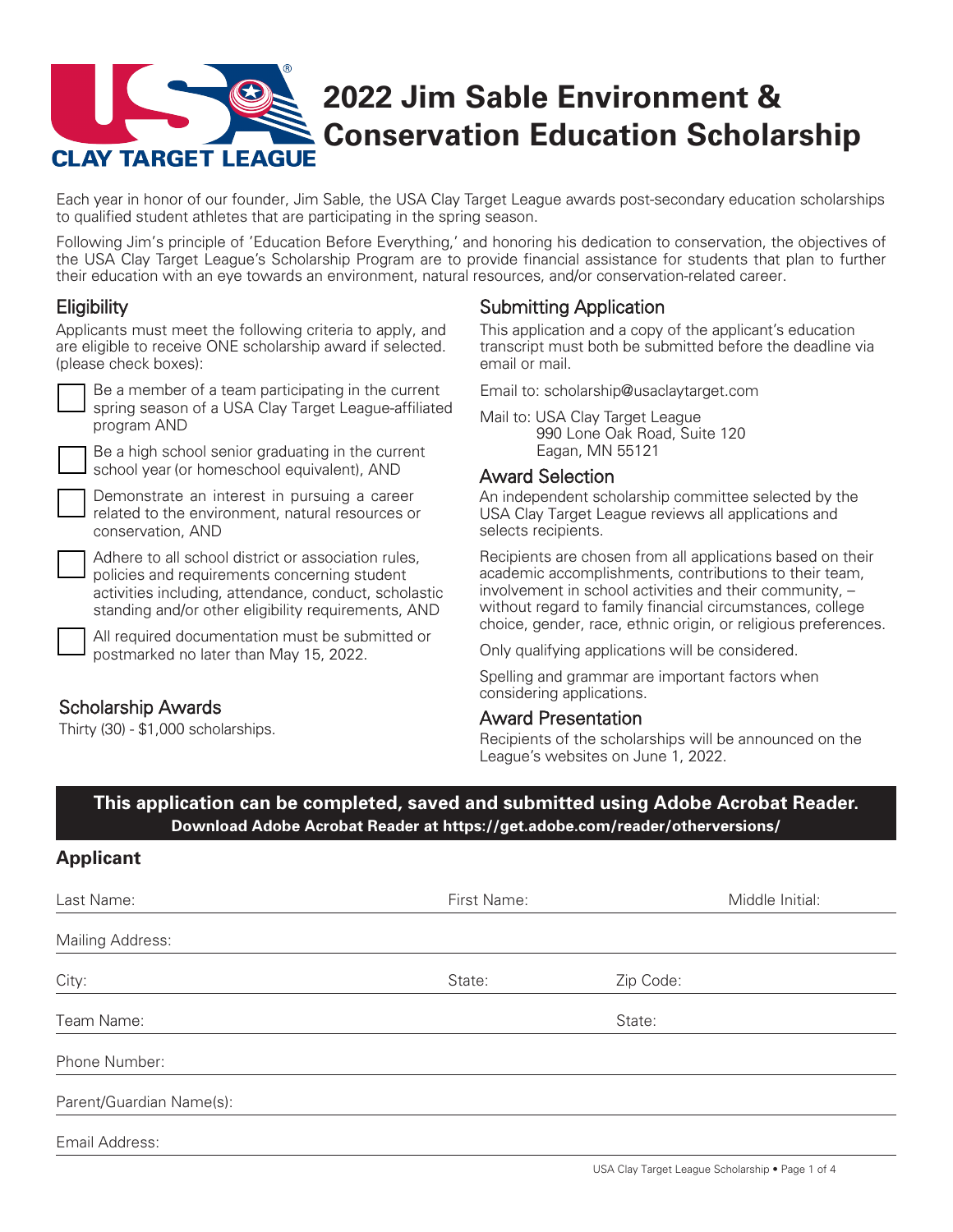# **Question #1**

What have been your academic accomplishments? All answers must be less than 1,000 characters in length.

### **Question #2**

What are your education plans and career interests?

# **Question #3**

What have been your efforts in support of your team?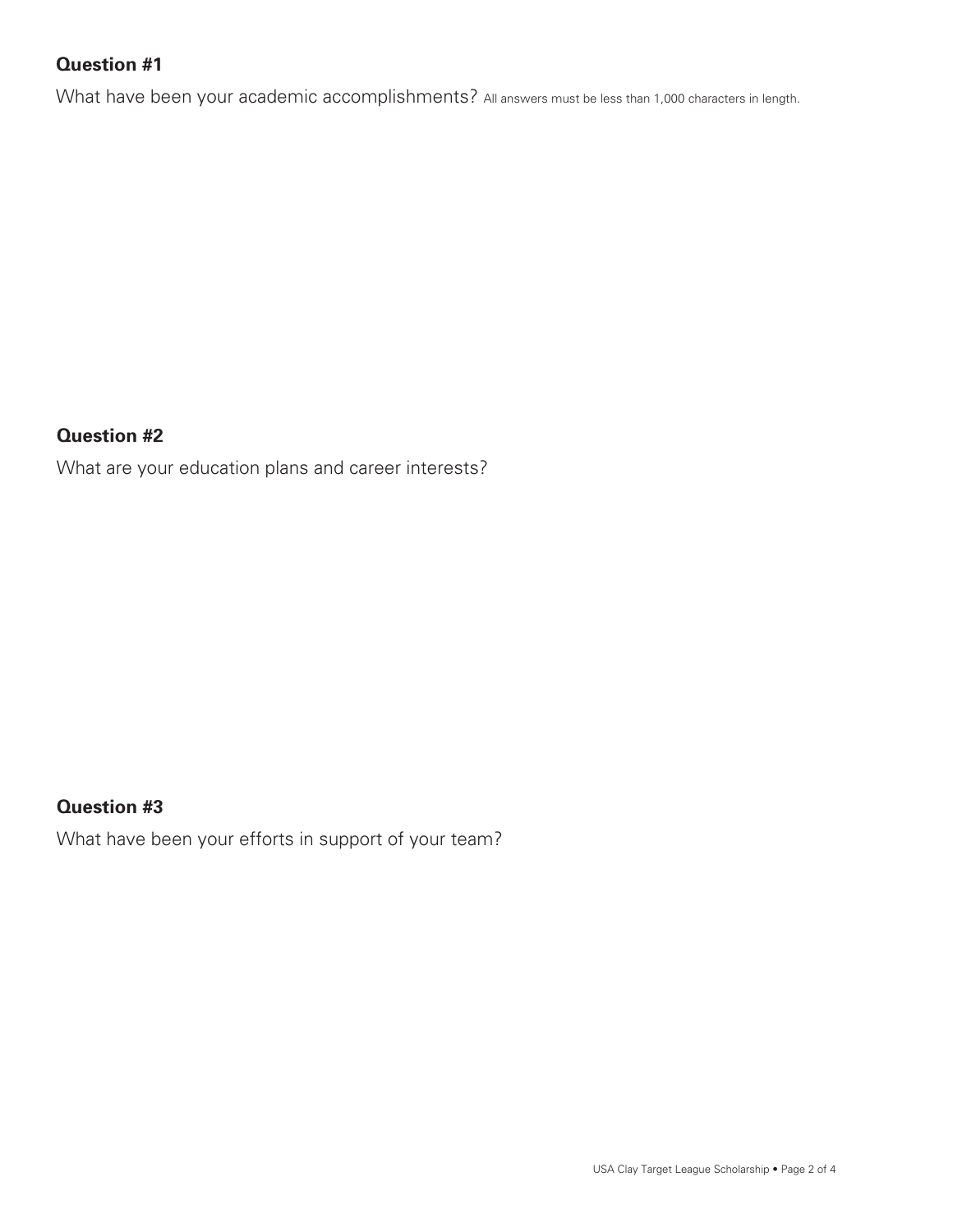# **Question #4**

What has been your involvement in your school, your achievements and awards?

### **Question #5**

What has been your involvement in your community?

# **Question #6**

What personal benefits have you received from that experience?